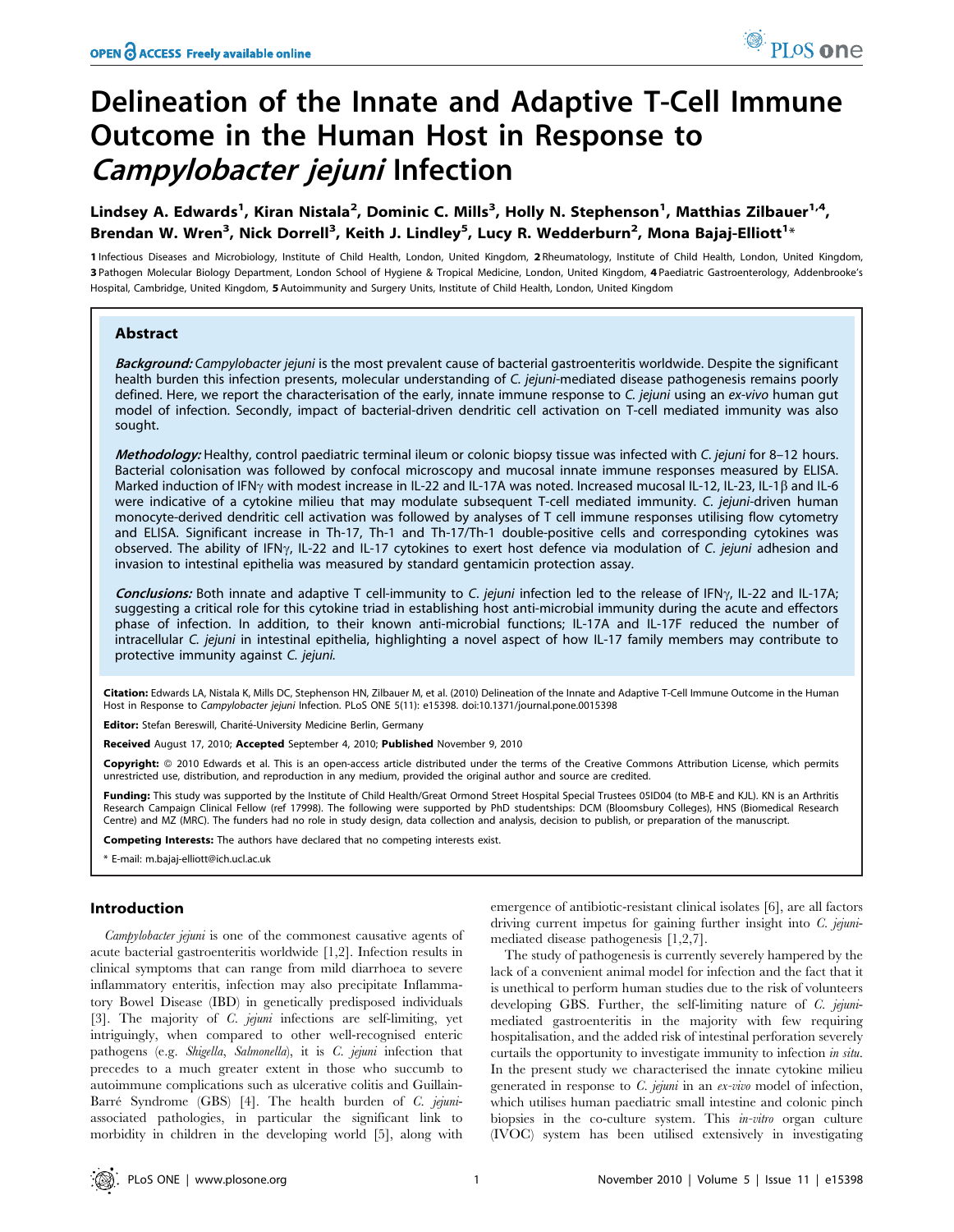enteropathogenic E. coli (EPEC) infection [8] and work by Everest and colleagues indicates it may also be suitable for studying C. jejuni interactions with the human intestinal mucosa [9,10].

Dendritic cells (DC) are critical sentinel cells that relay microbial presence either directly or indirectly (the latter via signals received from the overlaying epithelial lining of the gut) to naïve  $T$  cells; thus instructing the adaptive immune system to mount an appropriate response, which in a healthy host should promote successful bacterial clearance while registering memory [11]. Several studies have previously documented *C. jejuni*-mediated effects on murine [12] and human [13,14] DC however, the impact of bacterial-DC cross-talk on human T cell immunity remains less clear. Here, we show that supernatants from  $C$ . jejuni-infected DC promoted significant expansion of Th-17, Th-1 and Th-17/Th-1 doublepositive  $T$  cells. Collectively, our data highlights IFN $\gamma$ , IL-22 and IL-17 family as critical mediators of host immunity both in the acute and in the effector phase of C. jejuni infection.

## Results

## Ex-vivo colonisation of human intestine by C. jejuni

Prior to investigating host mucosal immunity to  $C$ , jejuni, it was pertinent to establish if the bacteria were able to colonise the human gut explant tissue in the IVOC model of infection. Biopsies retained their 3-dimensional architecture over the 8–12 hour experimental period. A representative confocal microscopic visualisation of interaction between C. jejuni (green) and human small intestine tissue (red) is shown in Figure 1. C. jejuni were routinely found in close association with the epithelial lining (Figure 1a), with particular propensity for micro-colony formation while adhering to the small intestine (Figure 1b). Interestingly, bacterial micro-colonies were not observed during co-culture with colonic tissue (Zilbauer, M; unpublished observations).

# Ex-vivo release of mucosal cytokines in response to C. jejuni infection

We aimed to determine the mucosal cytokine milieu released in response to C. jejuni with particular interest in cytokines implicated in innate defence and those involved in T cell differentiation and survival [15]. The majority of cytokines were undetectable or minimally expressed in uninfected ileal (Figure 2a & b) and colonic (Figure 2c & d) tissue during the 8 hour experimental time-period. Amongst host defence cytokines tested, IFN $\gamma$  showed the most significant induction in both ileal and colonic tissue [Figure 2a & 2c; Ileal mean  $251$  pg/ml (SD  $59.5$ ); p = 0.0007; Colonic mean 271 pg/ml (SD 174.7);  $p = 0.0029$ ]. IL-22 was secreted spontaneously by both the small and large intestinal tissue, suggesting a potential role for this cytokine in maintaining tissue homeostasis. Increase in ileal IL-22 expression was noted during infection (88 pg/ml versus 108 pg/ml;  $p = 0.948$ ) In comparison to IFN $\gamma$  and IL-22, IL-17 induction was very modest [Figure 2b & 2d; Ileal mean 6.6 pg/ml (SD 2.3); p = 0.04; Colonic mean 7.4 pg/ml (SD 6.6); p = 0.0042]. Amongst cytokines known to influence T-cell mediated immunity, IL-23 showed the most significant increase [Ileal mean 54 pg/ml (SD 27.6); p = 0.0023; Colonic mean 53.5 pg/ml (SD 20.7);  $p = 0.0001$ . IL-12 and IL-6 increase was intermediate with IL-1 $\beta$  exhibiting a modest increase as noted for IL-17 protein levels.

# C. jejuni wild-type strains drive an IL-23/IL-12 response in monocyte-derived dendritic cells

To decipher the molecular nature of the T cell protective immunity elicited in response to  $C$ . jejuni infection in humans, we first investigated the effect of C. jejuni infection on DC cytokine responses, with particular focus on IL-12 family members as they are critical mediators in defining the molecular nature of downstream T cell immunity. The IL-12 family members (IL-12, IL-23, IL-27 & IL-35) share subunits [16] as p35 and p40 constitute IL-12, IL-23 comprises p19 & p40, IL-27 is a heterodimer composed of p28 (a p35-related peptide) and Epstein-Barr virus induced gene 3 (EBI3; a p40 related protein). EBI3 can also associate with p35 to form IL-35. Further, p40 can also form biologically active homo-dimers. DCs were exposed to both wildtype (WT) C. jejuni 11168H (Figure 3) and 81–176 (data not shown) strains and expression of the IL-12 family subunits investigated by RT-PCR. In response to -C. jejuni infection, time-dependent differential induction of the various subunits was seen amongst the donors tested; this is highlighted in Figure S1. The majority of individuals expressed p19, p35, p40 and EBI3 in response to infection (Figure 3), however, amongst the donors tested, none showed induction of the p28 subunit ( $n = 7$ ; data not shown).



Figure 1. Ex-vivo colonisation of human intestine by C. jejuni. Human intestinal biopsies from the terminal ileum were co-cultured for 12 hrs with WT C. jejuni 11168H. Following co-culture, bacteria were localized by immuno-labelling with primary unlabelled anti-campylobacter antibody and secondary FITC labelled antibody (green). Actin filaments including apical brush border were visualized with rhodamine phalloidin (Red). TO-PRO blue was used to counter-stain for nuclei (blue). Whole tissue samples were examined by confocal microscopy. Transverse cross-section of the tissue (a) and an apical view (b) are shown. doi:10.1371/journal.pone.0015398.g001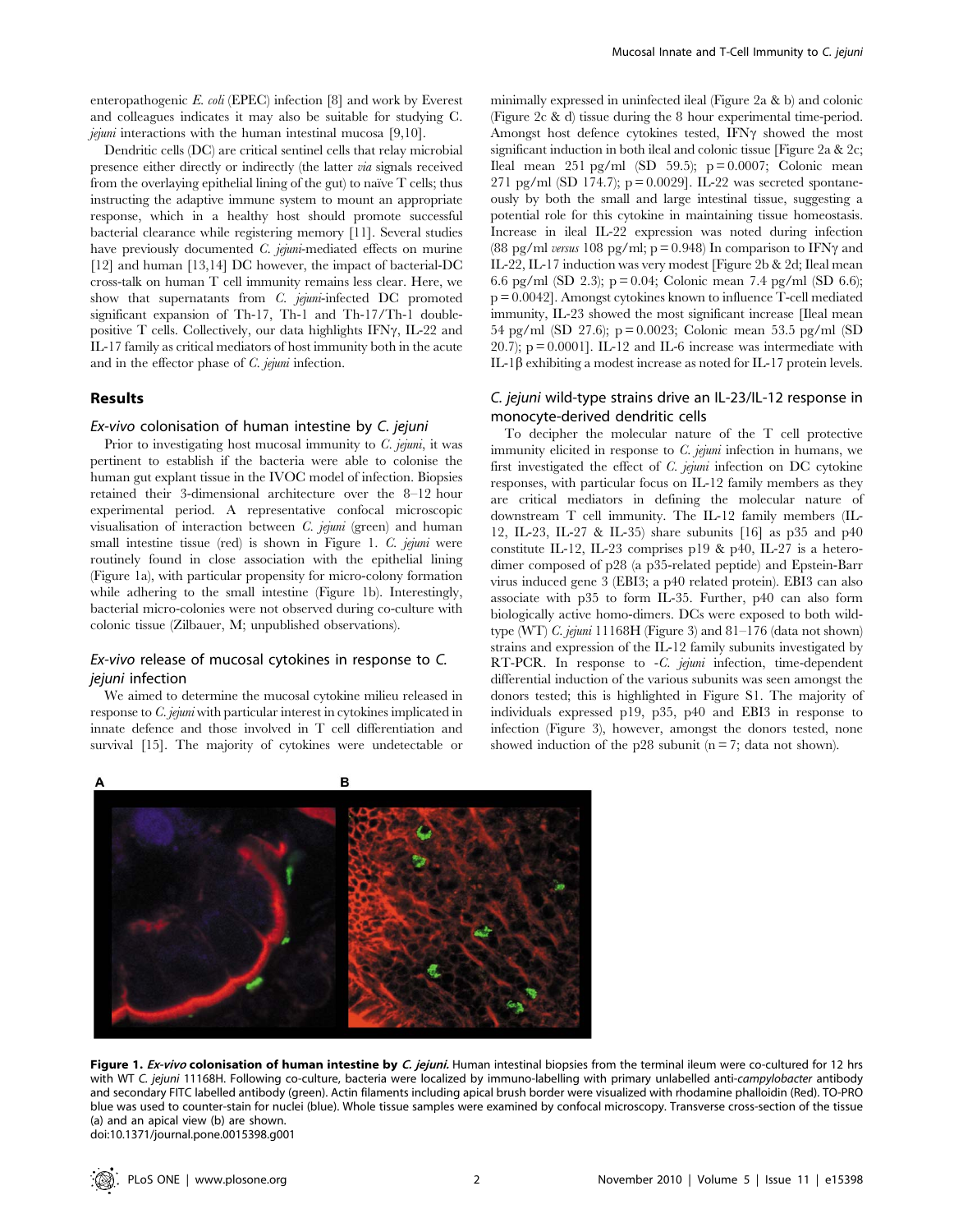

Figure 2. Ex-vivo mucosal cytokine responses to C. jejuni 11168H infection. Paediatric (a) terminal ileum and (b) colonic biopsy tissue were exposed to WT C. jejuni 11168H strain (1×10<sup>9</sup>/ml) bacteria for 8 hours. Post-infection IFN<sub>Y</sub> and IL-22 (a & c) and IL-17, IL-12, IL-23, IL-1ß and IL-6 (b & d) protein were quantified (Data shown with median). doi:10.1371/journal.pone.0015398.g002

The cytokine responses were quantified by ELISA (Figure 4). IL-12, IL-23, IL-1 $\beta$  and IL-6 were undetectable in DCs exposed to medium alone. In contrast, all 4 cytokines were induced in the presence of WT C. jejuni infection. Interestingly, the majority of donors showed a greater propensity for IL-23 production compared to IL-12 (Figure 4). Due to the lack of commercially available antibodies against human IL-27 and IL-35 these cytokines were not quantified at protein level. Co-expression of p35 and EBI3 observed 8 hours post-infection however, does not preclude IL-35 expression.

# C. jejuni- infected DCs generate a cytokine milieu that favours single Th-17, Th-1 and double Th-17/Th-1 positive T cell responses

In the present study we focused on elucidating the impact of 'live' C. jejuni infection on innate and adaptive T-cell responses. The 'live' nature of the infection inherently prohibited us from performing standard bacterial-DC-T cell co-culture studies. DC-T cellular interactions are critical for determining T-cell proliferative capacity; the cytokine milieu generated in contrast has a major impact on T cell effector function [15]. We tested the ability of supernatants (filter-sterilised to remove live bacteria) from infected DCs (from donors shown in Figure 4) to propagate CD4+CD45RO+ T cell effector responses. Flow cytometric analysis of intracellular IFN $\gamma$  and IL-17A staining showed an increase in single-positive IL-17A and IFN $\gamma$  cells and a preferential increase in IL-17A/IFN $\gamma$  double-positive cells. A representative plot is shown in Figure 5a. Collectively, C. jejuni-infected DC supernatants tested showed a significant increase in IL-17A/IFN- $\gamma$ double-positive ( $P = 0.004$ ), single IL-17A ( $P = 0.04$ ) and single IFN- $\gamma$  (P = 0.01) producing T cells (Figure 5b). Increase in IFN- $\gamma$ and IL-17 protein was confirmed by ELISA  $(n=4$  donors; Figure 5c). Taken together, the data indicated that C. jejuniinfected DC cytokine milieu had the ability to amplify both Th17 and Th1 responses.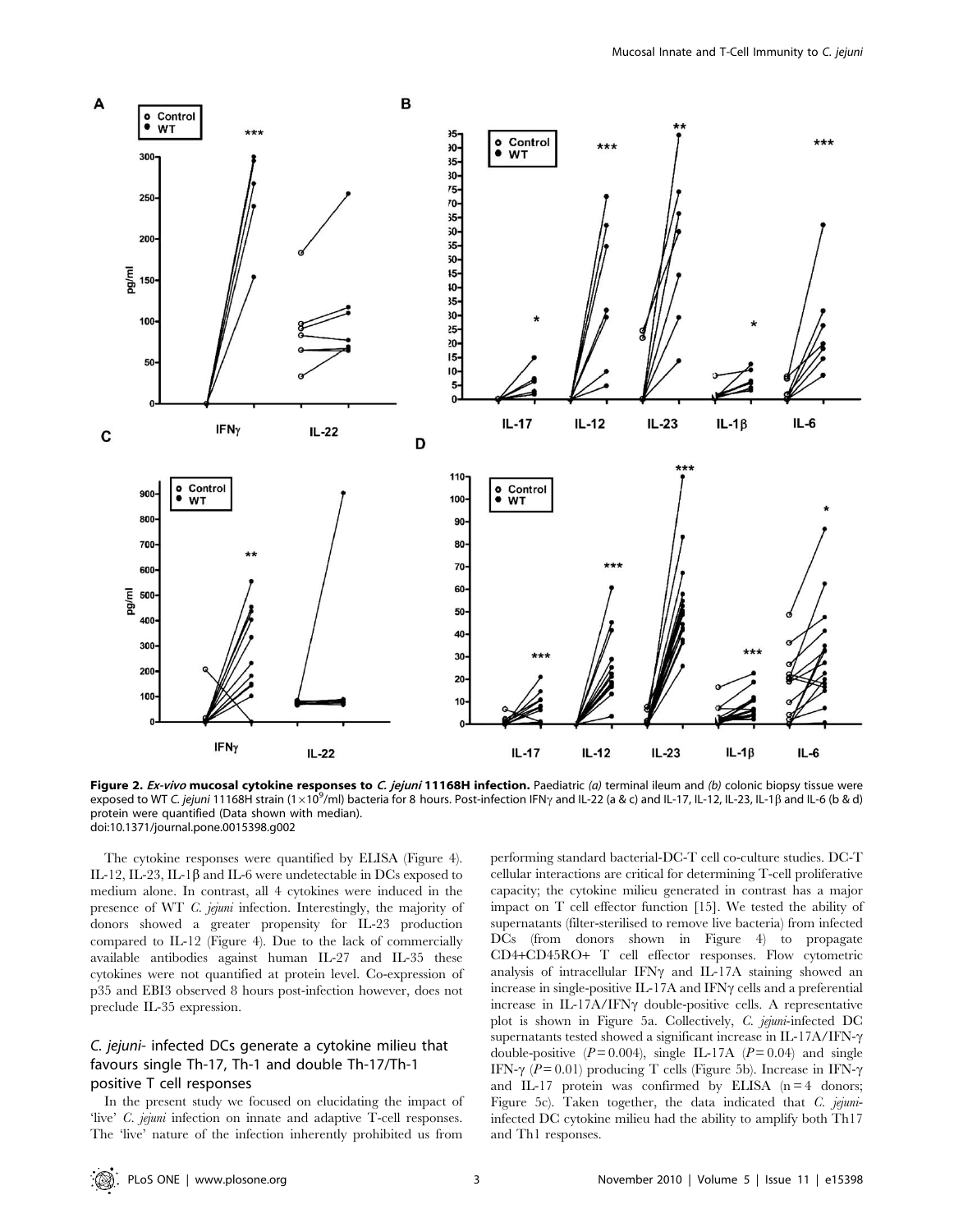

Figure 3. Monocyte-derived DC (DC) cytokine milieu in response to C. jejuni 11168H wild-type strain. DCs incubated in media alone served as Control (C) or were infected with C. jejuni 11168H wild-type (WT) strain (multiplicity of infection; MOI = 100). mRNA expression of the IL-12 family members (p19, p35, p40, EBI3 at 8 and 24 hours) was quantified by RT-PCR. (a) Gene expression was normalised to GAPDH. Variations in mRNA levels are expressed as fold induction compared to the uninfected control cells. (Median is shown). A representative gel to highlight variation in subunit expression between donors (D) is included (see Figure S1). doi:10.1371/journal.pone.0015398.g003

# T-cell derived IL-22 expression in response to C. jejuni infection

In addition to innate immune cells being a source of IL-22 [17,18], its expression is also associated with Th-1 [19], Th-17 [20] and a distinct Th-22-cell sub-type [21], indicating widespread expression of IL-22 can occur in the intestinal mucosa. We therefore investigated if C. jejuni infection resulted in T-effector cells secreting IL-22. T-cell mediated IL-22 expression was indeed observed in the presence of infected DC supernatants [mean  $3279$  pg/ml (SD 1392) p = 0.0275; Figure 5c]. Interestingly, much more modest amounts of IL-22 (mean 18 pg/ml; data not shown) were also detected in the DC milieu itself, which did not show a significant change in response to infection.

# IL-17A and F modulate number of intracellular C. jejuni in intestinal epithelia

The generation of the mucosal, innate  $IFN\gamma/IL-22/IL-17$ cytokine triad and Th-17/Th1 dual immunity with IL-22 secreting ability in response to C. jejuni infection suggested a critical role for these cytokines in eliciting antimicrobial immunity to C. jejuni. We hypothesised that in addition to their well-established bactericidal and tissue repair functions  $[15,18]$  this triad may modulate C. jejuni adhesion and invasion to intestinal epithelial cells (IEC). To test this hypothesis, polarised Caco-2 cells were incubated with IFN $\gamma$ , IL-17A, IL-17F or IL-22 for 24 hours (to activate cytokinemediated IEC bactericidal cellular events) prior to exposure to C. jejuni at an MOI = 100. 3 hours post-infection a standard bacterial adhesion and invasion assay was performed. None of the

cytokines were able to modify the number of C. jejuni 11168H bacterial cells that adhered to IEC (Figure 6a). Pre-treatment with IFN $\gamma$  or IL-22 had minimal effect on the number of viable intracellular bacteria. In contrast, IL-17A and in particular IL-17F significantly reduced the number of viable intracellular bacteria (Figure 6b).

## Discussion

Globally, morbidity and mortality in children due to diarrhoeal infectious disease(s) still remains a major challenge. Amongst known human enteropathogens, determination of the molecular pathogenesis of disease in C. jejuni enteritis has proven problematic for several reasons. Firstly, the possibility of generation of autoimmune antibodies due to molecular mimicry between C. jejuni sialylated LOS and host gangliosides as observed with GBS [4] curtails the feasibility of human volunteer studies. Secondly, the availability of a convenient small animal model that recapitulates human intestinal pathology has been limiting to date [22–24]. Thirdly, and most importantly, the paucity of information with regard to how the GI mucosa senses C. jejuni leading to protective immunity remains a major stumbling block towards our current understanding of C. jejuni-mediated disease pathogenesis.

In the present study we established that the IVOC model system utilising human gut explant tissue can serve as a viable model to investigate early host immunity to C. jejuni. The maintenance of tissue viability and architectural integrity over the 12 hour-coculture period (Figure 1) added credence to the mucosal cytokine responses obtained (Figure 2). It was interesting to note that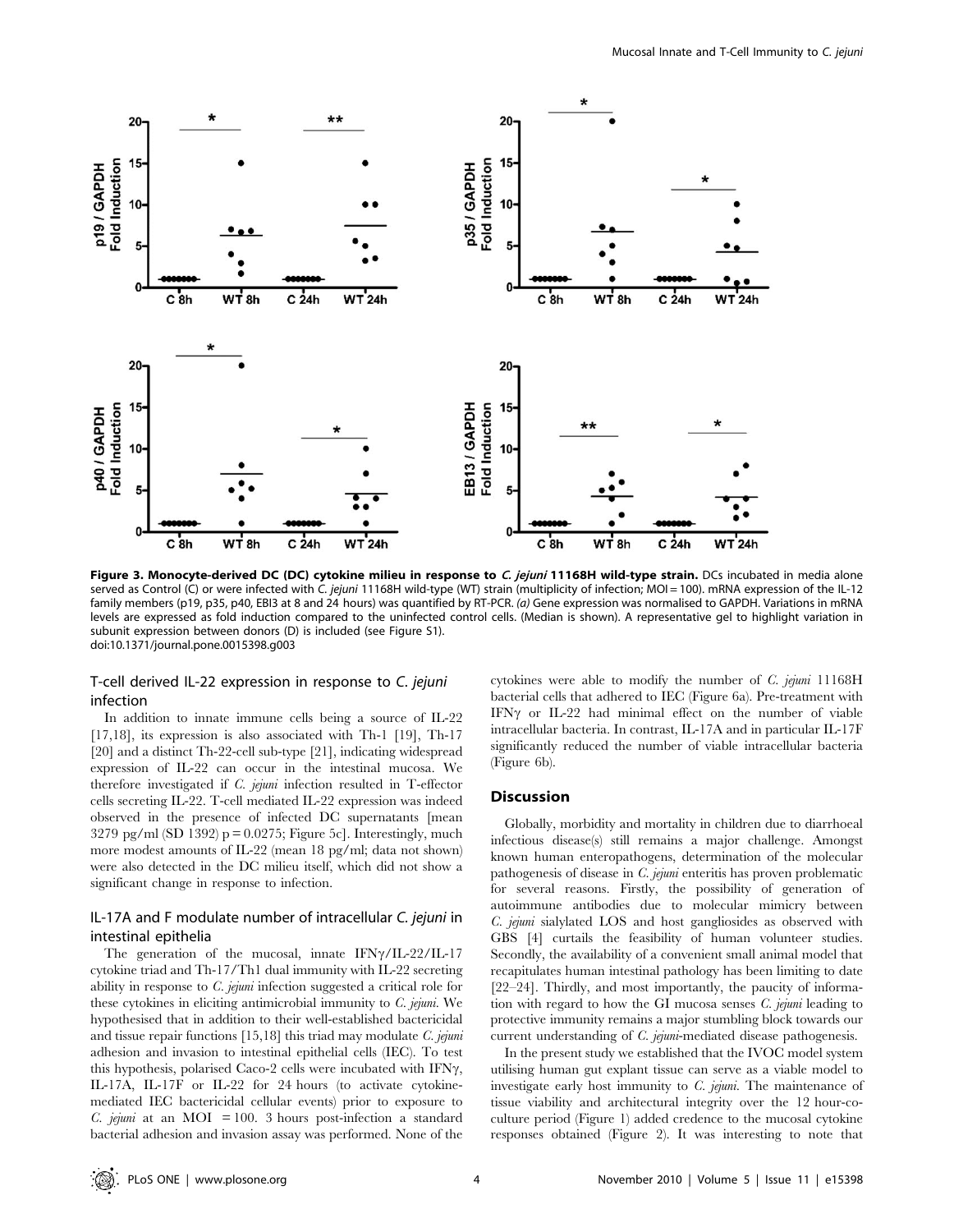

Figure 4. C. jejuni 11168H wild-type strain modulates expression of a panel of DC-derived cytokines implicated in human T cell differentiation and survival. DCs from donors were exposed to WT C. jejuni 11168H wild-type strain or E. coli LPS (10 µg/ml) for 24 hours and cytokine levels measured by ELISA. Significant increase in (a) IL-1 $\beta$ , (b) IL-6, (c) IL-12 and (d) IL-23 protein levels was noted (median is shown). doi:10.1371/journal.pone.0015398.g004

C. jejuni micro-colonies were frequently found to adhere to the small intestine; this was rarely observed with colonic tissue. Haddock and colleagues have recently reported similar findings [10]. point to note however, is that despite the lack of microcolony formation on colonic tissue, the magnitude of cytokine response(s) elicited by the small and large intestine were found to be similar (Figure 2). Future studies must address how the GI tract senses, interacts and responds to the various guises (i.e. single cell, micro-colony and/or biofilms) that *C. jejuni* can adapt to [10,25].

Analysis of mucosal immunity to C. jejuni allows us to hypothesise a critical role for IFN $\gamma$  in particular, during the early, acute phase of infection (Figure 2a & c). Spontaneous, basal IL-22 secretion and ileal IL-22 induction post-infection are also worth noting. Both cytokines exert potent epithelial bactericidal and repair functions [18,26]. These include enhanced production of epithelial β-defensins, which we have shown previously to be effective antimicrobials against C. jejuni [27]. IL-17A is also an agonist for  $\beta$ -defensin production [28]. In comparison to IFN $\gamma$ and IL-22 however, IL-17A expression in response to  $C$ . *jejuni* was very modest (Figure 2b & d). One may speculate that IL-17A levels found maybe are sufficient in contributing to the 'protective' antimicrobial shield exerted by IFN $\gamma$  and IL-22. The pathological effects of high IL-17 leading to 'autoimmune reactivity' are wellestablished [15,29,30] making tight regulation of IL-17 expression during infection a desirable option.

Currently the identity of mucosal cell type(s) that contribute to innate cytokine production during GI infection(s) in humans remains largely unknown. Many mucosal cell phenotypes including Natural Killer (NK) cells, CD8 and  $\gamma\delta$  T cells have the capacity to secrete IFN $\gamma$  [31]. We found monocyte-derived DC to be low IL-22 secretors (data not shown) and this cell-type could potentially contribute to the observed mucosal IL-22 expression. A subset of NK cells; NKp46+ cells are known IL-22 producers and could also be a likely source [17,32]. Mucosal lymphoid tissue inducer (LTi) cells can secrete both IL-22 and IL-17 and are, therefore, another potential candidate cell-type [32]. Greater availability of human reagents in the near future should greatly aid in resolving the identity of the cell-types involved.

Accumulating evidence indicates that IL-23 is a likely master regulator of mucosal immunity during GI infection and inflammation [33]. We observed mucosal (Figure 2) and DC (Figure 4) production of IL-23 in response to C. jejuni. In the majority of participants mucosal and DC-derived IL-12 and IL-23 were undetectable in the absence of the stimuli, upon infection however, most individuals showed a robust IL-23 response compared to IL-12 (Figure 4). IL-23 is a pleiotropic cytokine; it's role as a major survival factor for IL-23 receptor expressing Th-17 cells is well characterised [15]; in addition, an increasing body of emerging data indicates that IL-23 can amplify and expand Th-17 independent IL-17A and IL-22 production [29,34]. Cecal IL-23 is a major stimulus for IL-17/ IL-22 expression by  $\gamma\delta$  T cells during Salmonella enterica serotype Typhimurium infection in streptomycin-treated mice [35]. It would be interesting to investigate if this IL-23-mediated IL-17/IL-22 immunity occurs in human infections.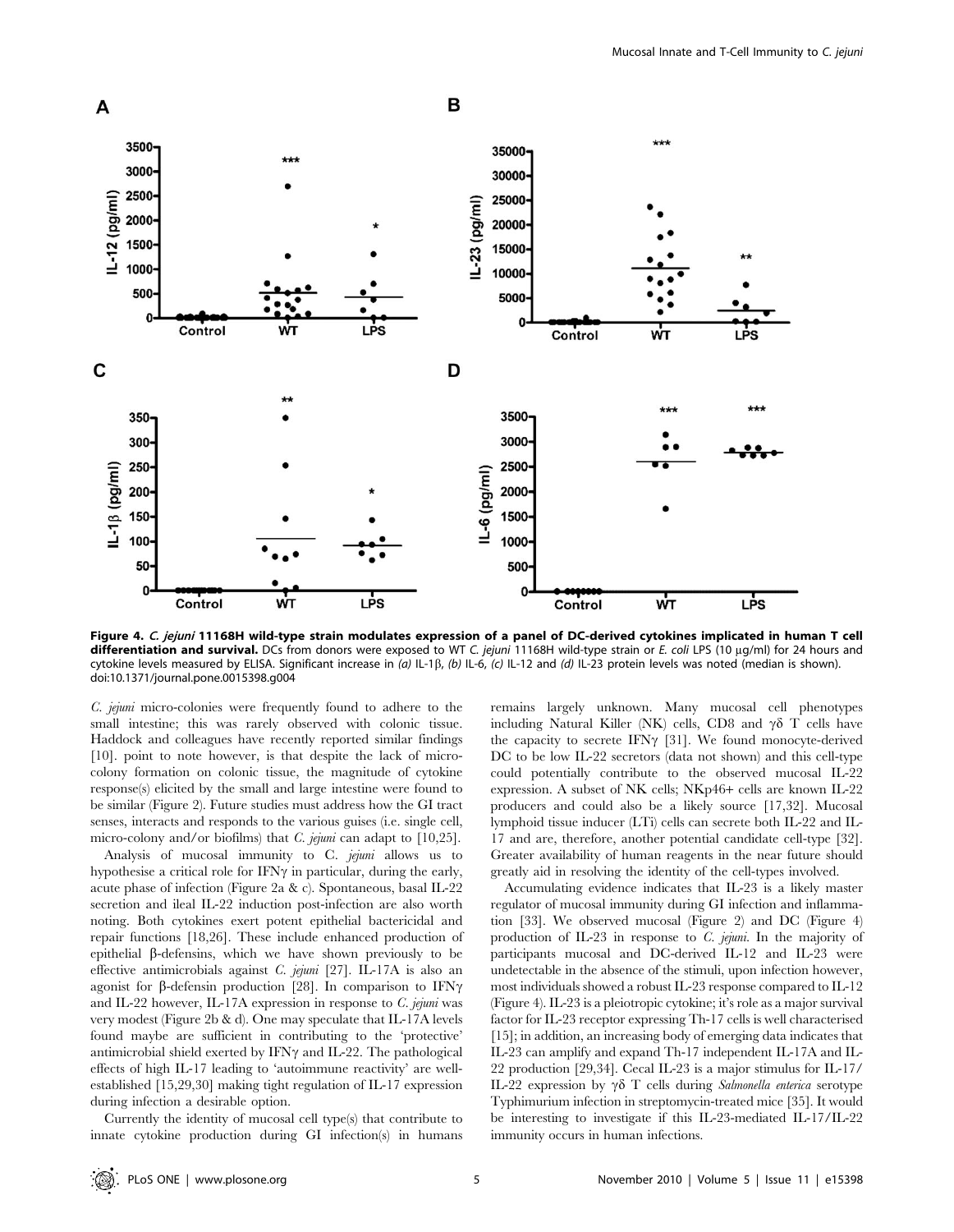

Figure 5. C. jejuni 11168H infected-DC supernatants promote expansion of Th-17/Th-1 immunity. PBMCs were enriched for CD4+CD45RO+ memory T cells and stimulated with anti-CD3, anti-CD28 coated beads for 5 days in the presence of supernatants taken from DCs cultured with medium only or with C. jejuni 11168H WT strain. (a) A representative flow cytometric plot of cultured T cells, stimulated with PMA and ionomycin for 3 hours in the presence of Brefeldin A and stained for intracellular IL-17A and IFN<sub>7</sub> is shown. (left panel; T cells cultured in uninfected DC supernatants, right panel; T cells cultured in C. jejuni-infected DC supernatants). (b) Number of IL-17<sup>+</sup>IFN<sub>7</sub><sup>+</sup> (left), IL-17<sup>+</sup>IFN<sub>7</sub><sup>-</sup> (middle) and IFN $\gamma^+$ IL-17 $^-$  (right) cells as a percentage of CD4+ T cells, as in (a), n = 7. (c) T-cell derived cytokine [IFN- $\gamma$  (n = 4; left), IL-17 (n = 4; middle) and IL-22 (n = 6; right),] protein quantified 5 days post-stimulation. doi:10.1371/journal.pone.0015398.g005

At present, the cellular source of mucosal IL-23 observed in our ex-vivo model system is unknown. A unique subset of CD14+ macrophages found in 'inflamed' human intestine has been identified as a source of IL-23 [36]. Mucosal cell-phenotypes such as the Paneth cell of the small intestine [37] and a novel innate Thy1+,  $ROR-\gamma t$ -transcription factor expressing lymphoid cell type [33] are novel 'potential' candidate cells that may secrete IL-23 in response to noxious stimuli. Clearly more studies are warranted to delineate the role and contribution of the various innate cell-types to IL-23 expression during GI infection and inflammation. On the latter note, a recent epidemiological study involving 13,148 IBD patients found a significant increase in disease incidence in individuals who were exposed to Salmonella/Campylobacter gastroenteritis in the previous year [3]. In addition, variants of IL-23 receptor are linked to susceptibility to IBD [38]. Collectively, data suggests a role for IL-23 not only in C. jejuni-mediated host immunity, but it may also prove pivotal in modulating susceptibility to IBD post-C. jejuni gastroenteritis.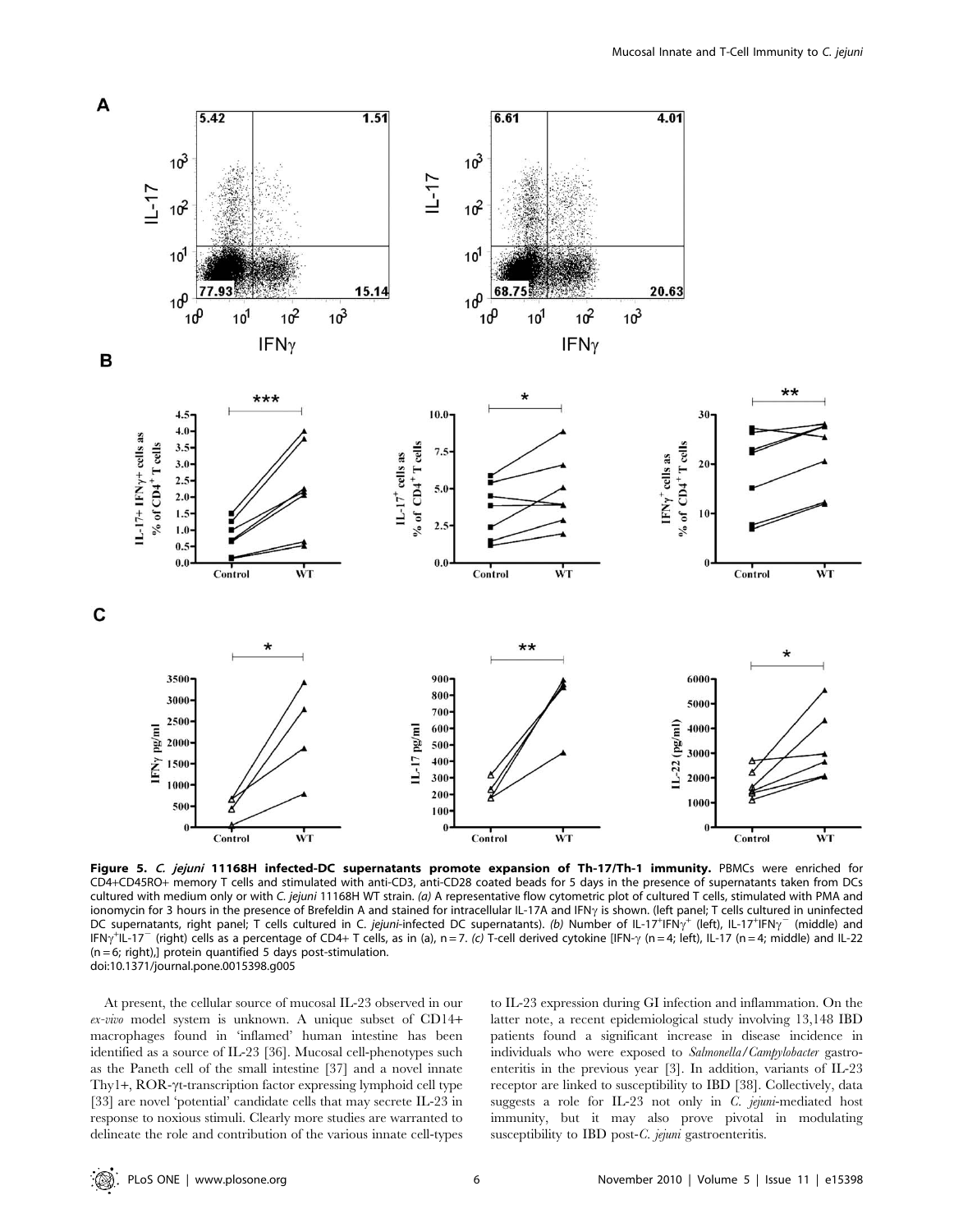

Figure 6. IL-17A and IL-17F reduce C. jejuni 11168H intracellular survival in intestinal epithelia. Confluent Caco-2 cells were exposed to individual cytokines for 24 hours prior to infection with C. jejuni 11168H WT strain (MOI = 100) for 3 hours at 37°C. Cell lysates were serially diluted and plated for total viable bacterial counts (adhesion + invasion). In parallel, another set of infected cells was exposed to 150 ug/ml gentamicin for 2 hours (to kill extracellular adhered bacteria) and lysates plated for enumeration of viable intracellular bacteria. Data represent average percentage cfu obtained in treated versus untreated cells (the latter set at 100%). Statistical analysis of 3 independent experiments performed in duplicate is shown versus untreated cells (Data shown as the median  $+$  range). doi:10.1371/journal.pone.0015398.g006

In order to gain better insight into how the DC cytokine milieu generated in response to live C. jejuni infection dictates cellular immunity, T cells were cultured in the presence of infected-DC supernatants obtained from various donors. A propensity for expansion of single Th-17, single Th-1 and double-positive Th17/ 1 cells was noted (Figure 5). Recently Lee and colleagues have shed light on the molecular nature of IL-17/IFN- $\gamma$  double-positive cells [39]. Th-17 cells undergo plasticity towards a Th17/1 phenotype by up-regulating IFN $\gamma$  in response to IL-12 or IL-23 in the absence of TGF- $\beta$ . IL-17 expression may be completely extinguished such that Th-17 cells develop a Th-1 phenotype, though in humans, expression of the Th-17 marker CD161 is maintained on these ''converted'' cells [40]. This plasticity of Th-17 cells may be particularly important in mounting immunity against mucosal pathogens that can reside in different niches, i.e., remain extracellular and yet exhibit 'invasive' properties.

The present study implicated an innate  $IFN\gamma/IL-22/IL-17$  and an adaptive Th-17/Th-1 dual response to  $C$ . jejuni; suggesting this cytokine triad may represent an adequate 'antimicrobial shield' that promotes bacterial clearance and generation of protective immunity. IL-17A and –F can homo- or hetero-dimerise and each isoform shows distinct efficacy [41,42]. Early neutrophil recruitment, granulocyte colony stimulatory factor, macrophage-inflammatory protein-2 and antimicrobial peptide production at the site of infection are critical functions assigned to IL-17 as lack of these responses increases systemic bacterial dissemination reducing overall survival [17,30,42]. Antimicrobial peptides exert their effects on microbes in multiple ways. In addition to direct bactericidal action, they can also modulate the rate of bacterial uptake by host innate cells [43]. We wished to know if  $IFN\gamma/IL-22$  and IL-17mediated activation of IEC exerted any effect on C. jejuni adhesion and invasion. IFN $\gamma$  and IL-22 activation had minimal effect on C. jejuni adhesion or intracellular survival. In contrast, we clearly observed IL-17 mediated effects on the number of intracellular bacterial cells in IEC (Figure 6b). IL-17 family members can directly induce human  $\beta$ -defensin 2 (hBD-2) [28]; whether hBD-2 is responsible for reduced bacterial numbers or additional bactericidal signalling events promote this protection remains to be determined.

In conclusion, IFN $\gamma$ , IL-22 and IL-17 family represent the cytokine triad that is likely to be protective both in the acute and effector(s) phase of *C. jejuni* infection. In addition to the antimicrobial spectrum exerted by the trio, IL-17A and –F may enhance mucosal immunity by modulating *C. jejuni* invasion and survival within IEC. A recent study showed that  $C$ . jejuni can survive within IEC by avoiding delivery to lysosomes [44]. This indicates that C. jejuni has evolved specific immune evasion strategies; manipulation of host mucosal immunity to counteract the evasion strategies is a future therapeutic challenge. Further, understanding how this 'protective' cytokine triad turns pathological will not only aid in better vaccine design for infectious gastroenteritis, but may also improve our understanding of how bacteria trigger and cause relapse in IBD.

## Materials and Methods

#### In-Vitro Organ Culture (IVOC)

Intestinal biopsies were cultured as described previously [45]. 11 males and 8 females were recruited to the study (median age; 11 years). Tissue samples were microscopically examined and only intact, non-haemorrhagic tissue (orientated with mucosal surface facing upwards) was incubated in 12-well plates containing 1.0 ml of pre-warmed (37°C) IVOC medium on a rocking platform at  $37^{\circ}\mathrm{C}$  in 95% O<sub>2</sub>/5% CO<sub>2</sub> in a humidified incubator for 8 hours. The explant was inoculated with  $1\times10^9$  colony forming units (cfu) of C. jejuni 11168H or 81–176. The IVOC medium was replaced after 4 hours, to maintain pH and nutrient levels, and the tissue reinoculated with bacteria as before.

#### Confocal microscopy of human small bowel biopsies

Human intestinal biopsies from the terminal ileum were cocultured, as described above, for 12 hrs with apical addition of WT C. jejuni 11168H. Uninfected tissue served as control (data not shown). Post-infection, tissue explants were washed 3 times in fresh IVOC media (to remove non-adherent bacteria) and fixed in 4% PFA. Tissue was permeablised by immersion in 0.2% Triton-X/ PBS (Sigma, Poole, UK) for 5 min at RT. Non-specific binding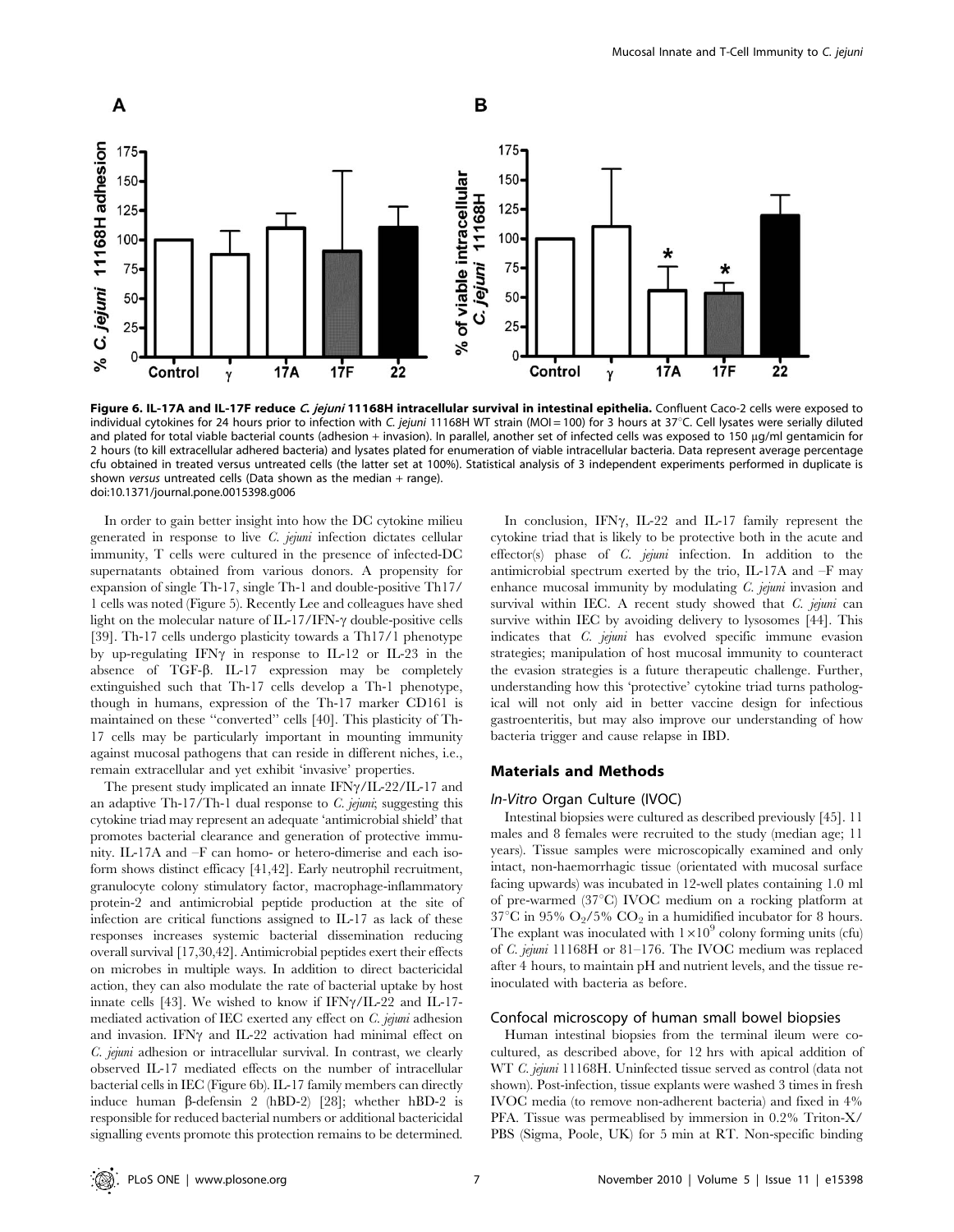was blocked by incubation in 1% BSA/PBS for 45 min. Subsequently, bacteria were localized by utilising a goat anti- $\alpha$ *campylobacter* antibody (5  $\mu$ g/ml; KPL, Maryland, USA) for 60 min at RT. After washing, tissue was incubated with FITC-conjugated rabbit anti-goat (0.5 µg/ml; Molecular probes, Eugene, Oregon, USA) secondary antibody for 30 min. Actin cytoskeleton and nuclei were stained with rhodamine phalloidin (1unit/ml in PBS/ BSA; Invitrogen, Paisley, UK) for 45 min and TO-PRO blue (Molecular Probes, Euegene, Oregon, USA) for 30 min respectively. Finally, whole biopsies were mounted in Vectashield (Vector Laboratories Ltd) and visualized with a radiance 2100 confocal laser scanning microscope equipped with an argonkrypton laser and a red diode (Bio Rad Labs).

# Generation of monocyte-derived DC from Peripheral Blood Mononuclear cells (PBMC)

Monocyte-derived dendritic cells (DC) were generated as described previously [46]. Briefly, PBMC were collected from healthy donors by density centrifugation (Axis Shields, Uxbridge UK).  $1\times10^6$  PBMC were cultured in RPMI supplemented with 5% (v/v) human AB serum (Sigma, Poole, UK) supplemented with 100 and 50 ng/ml human recombinant GM-CSF and IL-4 (R & D, Abingdon, UK) respectively, at  $37^{\circ}C/5\%$  CO<sub>2</sub> for 6 days. Immature DCs were CD3-negative, CD14-low, CD19-negative, CD83-negative, CD25-negative and expressed low levels of HLA-DR, HLA-DQ, HLA-Class 1, CD40, CD86 and CD1.

#### C. jejuni/DC co-culture

C. jejuni 11168H and 81–176 wild-type (WT) strains were employed. C. jejuni 11168H is a hyper-motile derivative of the genome sequenced NCTC11168 strain, which shows much higher colonisation levels in a chick colonisation model [47] and is thus considered the better strain to use for host-pathogen interaction studies. Strains were routinely cultured at  $37^{\circ}$ C for 24 hours on Columbia agar (Oxoid, Basingstoke, UK) plates supplemented with 7% (v/v) defibrinated horse blood (TCS Microbiology, Botolph Calydon, UK) and Campylobacter selective supplement (Skirrow; Oxoid) in a micro-aerobic chamber (Don Whitley Scientific Ltd, Shipley, UK) containing 85%  $N_2$ , 5%  $O_2$  and 10%  $CO<sub>2</sub>$ .  $1\times10<sup>6</sup>$  PBMC were exposed to WT C. jejuni at a multiplicity of infection (MOI) of 100; or to E. coli LPS 10  $\mu$ g/ml (Sigma, Poole, UK), for 8 or 24 hours prior to analysis.

#### Cytokine specific gene and protein expression

Following infection, DC or biopsies were subjected to RNA extraction utilising TRIZOL followed by cDNA synthesis (Invitrogen, Paisley, UK) and polymerase chain reaction (PCR; Bioline, London, UK). See Table S1 for specific cytokines tested.

Human IL-12 (p70), IL-23, IL-1 $\beta$ , IL-6, IL-17A, IFN- $\gamma$  and IL-22 were measured in control, uninfected and infected DC, T cell and in biopsy supernatants using commercial ELISA kits (eBioscience, Hatfield, UK and R & D, Abingdon, UK).

## T-cell responses to C. jejuni-infected DC supernatants

CD4+CD45RO+ T cells were purified from healthy PBMC by magnetic bead based negative selection (Stem cell technologies, Grenoble, France). Purified T cells were cultured for 5 days with DC-derived supernatants diluted with RPMI supplemented with 5% (v/v) FCS in the presence of anti-CD3, anti-CD28 coated micro-beads (Milteyni Biotec, Surrey, UK). T cell supernatants were harvested and IFN- $\gamma$ , IL-17A and IL-22 protein levels were quantified by ELISA. For intracellular cytokine analysis, T cells were harvested on day 5 and cultured for 3 hours in the presence

of 50 ng/ml Phorbol Myristate Acetate (PMA), 500 ng/ml ionomycin, and  $5 \mu g/ml$  Brefeldin A. Prior to antibody staining cells were first fixed in 4% (v/v) PFA in PBS and permeabilized in 0.1% (w/v) saponin. All reagents utilized were from Sigma, Poole, UK. Antibodies and wash buffer also contained 0.1% (w/v) saponin [48]. Phycoerythrin-Cyanin 7-labelled CD4, FITClabeled IFN- $\gamma$  (BD PharMingen, Oxford, UK), Alexa Fluor 647– labeled IL-17A (eBioscience, Hatfield, UK), and PE-labeled IL-22 (R&D, Abingdon, UK) were utilized. 100,000 to 200,000 events were collected with a Cyan ADP flow cytometer (Dako, Cambridgeshire, UK); for each condition, and cells were gated by their light scatter properties. Data were analyzed using FlowJo software (Tree Star, Ashland, OR).

#### Gentamicin protection assay

The ability of C. jejuni 11168H to adhere to and invade IEC was tested on Caco-2 cells, (a human colorectal cancer cell-line) as detailed previously [49]. Caco-2 cells were exposed to 100 ng/ml IFN- $\gamma$  or IL-17A, IL-17F or IL-22 (Peprotech, London, UK) for 24 hours before  $1\times10^8$  cfu of WT *C. jejuni* 11168H were added. Adhesion was allowed to proceed for 3 hours at  $37^{\circ}$ C. Cells were washed three times in PBS before cell lysis [2% (v/v) Triton-X100 in PBS; 15 minutes at  $37^{\circ}$ C]. Serial dilutions were plated onto blood agar plates for viable bacterial counting. For quantification of intracellular bacteria, cells were washed and incubated with 150 mg/ml gentamicin (Sigma, Poole, UK) for an additional 2 hours before proceeding with cell lysis and plating.

#### Statistical Analysis

Statistical analyses were performed using GraphPad Prisim 4. Differences in gene or protein expression between control unstimulated cells and stimulus (which will be denoted as \* on reaching statistical significance) were evaluated using a two-tailed Mann-Whitney U-test. A p value of  $< 0.05$  was considered statistically significant (\* p $\leq 0.05$  \*\* p $\leq 0.01$  \*\*\* p $\leq 0.001$ ).

#### Ethics statement

Ethical approval for obtaining intestinal mucosal biopsies from patients undergoing routine endoscopic procedure was granted by the Institute of Child Health/Great Ormond Street Hospital Research Ethics Committee (06/Q0508/26). The biopsies were taken under the direction of the clinician in charge after fully informed parental consent was obtained.

Blood samples from Healthy volunteers were also obtained with informed consent and ethical approval from the Institute of Child Health/Great Ormond Street Hospital Research Ethics Committee.

### Supporting Information

Figure S1 Monocyte-derived DC (DC) cytokine milieu in response to  $C$ . jejuni 11168H wild-type strain. DCs incubated in media alone served as Control (C) or were infected with C. jejuni 11168H wild-type (WT) strain (multiplicity of infection; MOI = 100). mRNA expression of the IL-12 family members (p19, p35, p40, EBI3 at 8 and 24 hours) was quantified by RT-PCR. Shown is a representative gel to highlight variation in subunit expression between donors (D). (TIF)

Table S1 Primers used in this study. (DOC)

# Acknowledgments

We are thankful to all the healthy volunteers, patients and parents for consenting to provide blood or intestinal tissue.